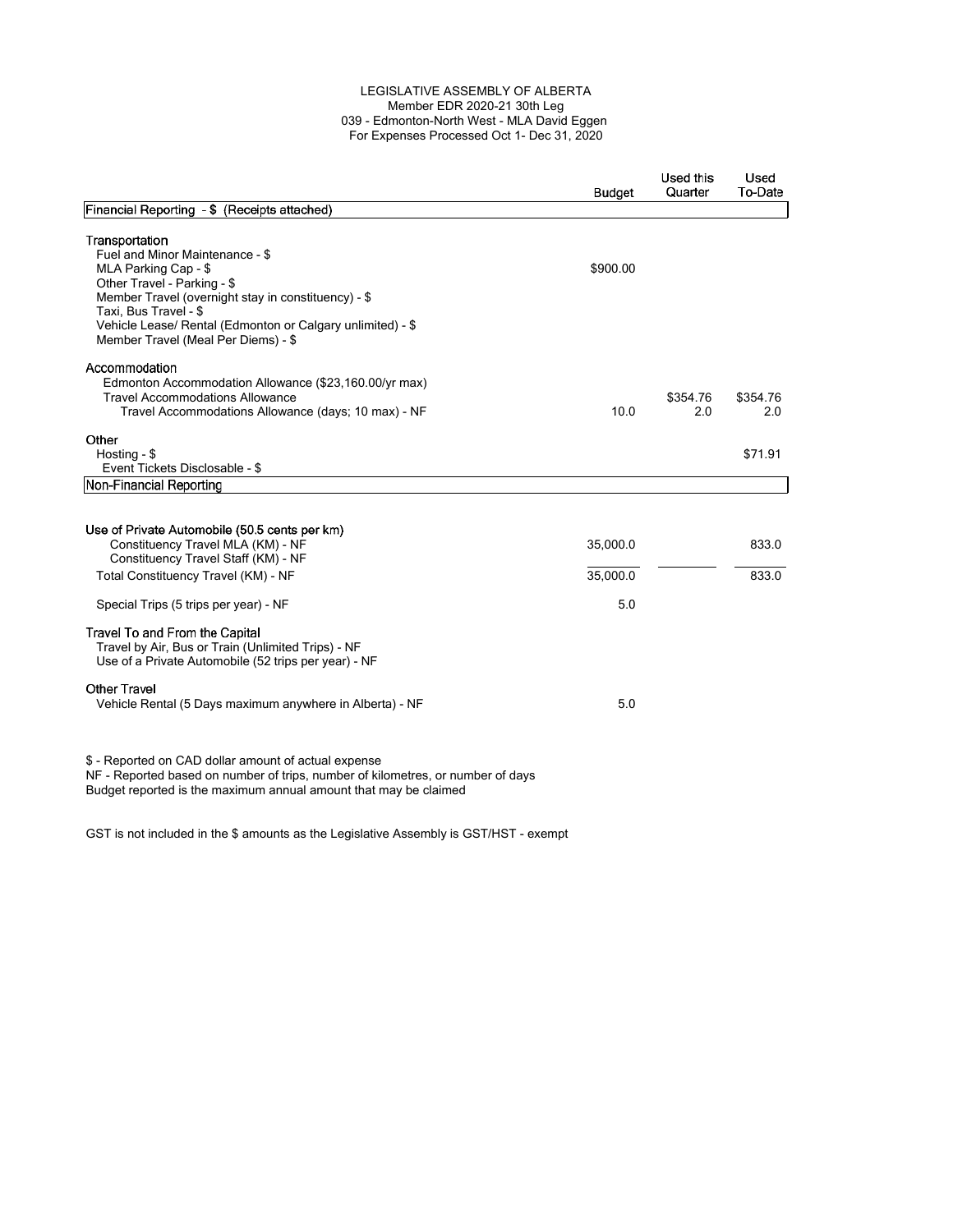| <b>AMERICAN</b><br><b>EXPRESS</b><br><b>Statement of Account</b>                                  | The American Express® Corporate Card |                  | www.americanexpress.ca<br>Amex Bank of Canada<br>Corporate Service Centre<br>PO Box 7000 Station B |
|---------------------------------------------------------------------------------------------------|--------------------------------------|------------------|----------------------------------------------------------------------------------------------------|
| Prepared For                                                                                      | Membership Number                    | Date             | Willowdale (Ontario) M2K 2R6                                                                       |
| <b>DAVID EGGEN</b><br><b>LEGIS ASSEMBLY OF AB</b>                                                 | XXXX-XXXXX                           | October 16, 2020 |                                                                                                    |
|                                                                                                   |                                      | $u +$            | Page 1 of 2                                                                                        |
|                                                                                                   |                                      |                  |                                                                                                    |
| Statement includes payments and charges received by October 16, 2020                              |                                      |                  |                                                                                                    |
| Please see "About Your Statement" section for important information.                              |                                      |                  |                                                                                                    |
| Please pay your balance in full upon receipt of statement. Thank you for your ongoing membership. |                                      |                  |                                                                                                    |

**New Transactions for DAVID EGGEN** 

| October 7 | <b>HOTEL ARTS</b><br>Arrival                              | <b>CALGARY</b><br>Departure | 261.34 |
|-----------|-----------------------------------------------------------|-----------------------------|--------|
|           | 07/10/20<br><b>Total New Transactions for DAVID EGGEN</b> | 08/10/20                    | 261.34 |

 $$248.90 + gst$ 

フ

Amount \$

1 Please detach here 1

**AMERICAN EXPRESS®** 

**PAYMELTAIN LATE INLOCES**<br>
Payment Options<br>
PLEASE ALLOW 3 TO 5 BUSINESS DAYS FOR YOUR PAYMENT<br>
TO BE PROCESSED BY YOUR FINANCIAL INSTITUTION AND<br>
SENT TO US. See the About Your Payment Section.<br>
Phone and Internet banking

CHWD EGGEN LEGIS ASSEMBLY OF AB<br>4103 9820 107 ST NW **EDMONTON AB T5K 1E7** 

Amex Bank of Canada/ Banque Amex du Canada<br>PO BOX 2000 West Hill ON M1E 5H4